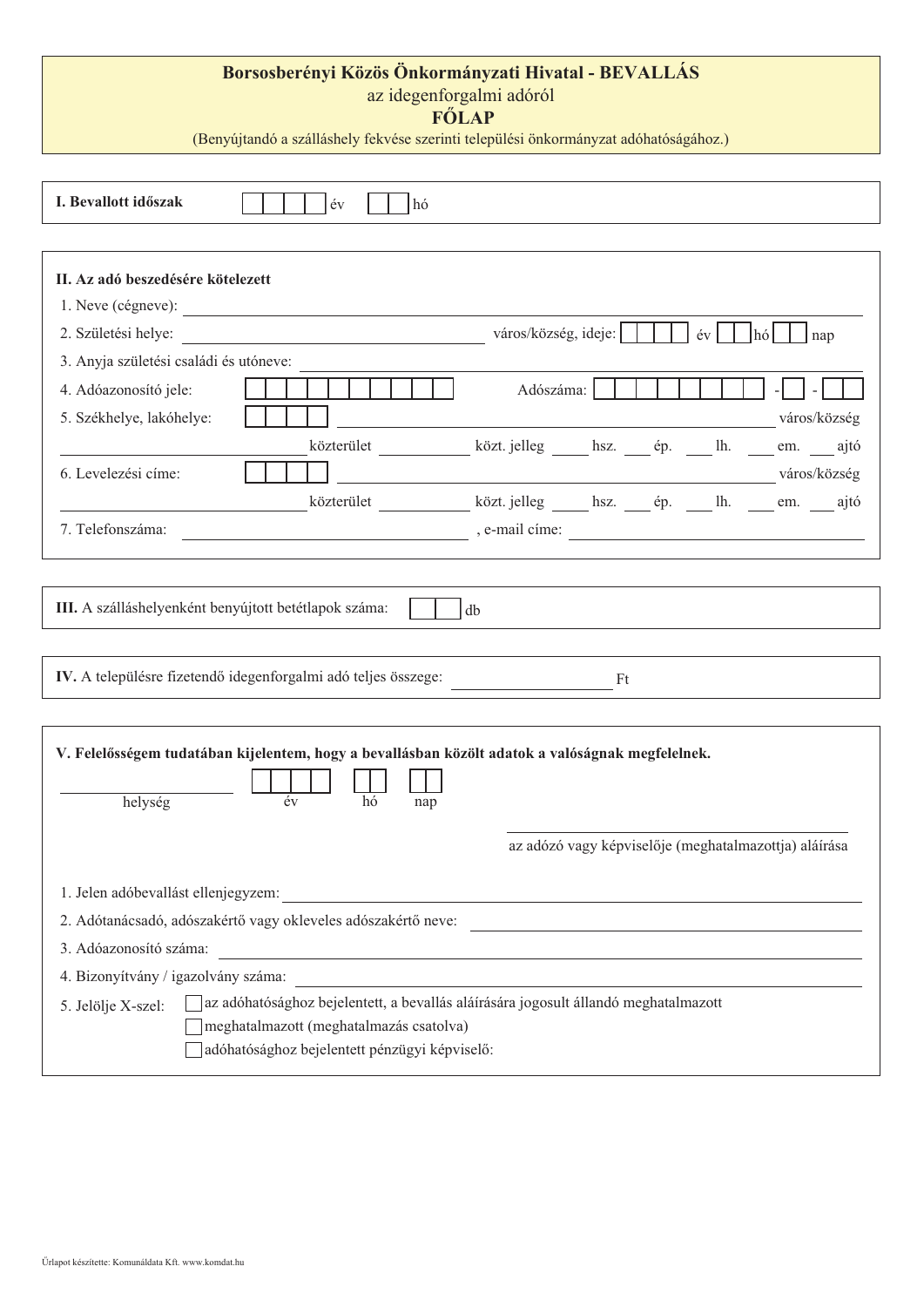## "A" jelű betétlap vendégéjszakán alapuló adózás esetén

(Szálláshelyenként kell betétlapot benyújtani.)

| I. Szálláshely címe:                                                                                                                                         |            |                           |  |  |  |     | város/község |
|--------------------------------------------------------------------------------------------------------------------------------------------------------------|------------|---------------------------|--|--|--|-----|--------------|
|                                                                                                                                                              | közterület | közt. jelleg hsz. ép. lh. |  |  |  | em. | ajtó         |
|                                                                                                                                                              |            |                           |  |  |  |     |              |
| II. Adóalap                                                                                                                                                  |            |                           |  |  |  |     |              |
| 1. Tárgyhavi összes megkezdett vendégéjszakák száma:                                                                                                         |            |                           |  |  |  |     | db           |
| 2. 18. év alatti életkorú által eltöltött vendégéjszakák száma:                                                                                              |            |                           |  |  |  |     | db           |
| 3. Gyógyintézetben, fekvőbeteg szakellátásban vagy szociális intézményben eltöltött<br>vendégéjszakák száma:                                                 |            |                           |  |  |  |     | db           |
| 4. Közép és felsőfokú oktatási intézménynél fennálló tanulói, hallgatói jogyiszonyban álló,<br>szakképzésben résztvevő által eltöltött vendégéjszakák száma: |            |                           |  |  |  |     | db           |
| 5. Szolgálati kötelezettséget teljesítő, illetve a hozzátartozója által eltöltött vendégéjszakák száma:                                                      |            |                           |  |  |  |     | db           |
| 6. Hatósági, bírósági intézkedés folytán tartózkodó által eltöltött vendégéjszakák száma:                                                                    |            |                           |  |  |  |     | db           |

|  |                                                    | 7. A településen székhellyel, telephellyel rendelkező vállalkozó, vagy alkalmazottja, munkavállalója | dh |
|--|----------------------------------------------------|------------------------------------------------------------------------------------------------------|----|
|  | munkavégzése miatt eltöltött vendégéjszakák száma: |                                                                                                      |    |

- 8. Ideiglenes jellegű iparűzési tevékenységet végző vállalkozó vagy munkavállalója munkavégzése ndergienes jenegu iparuzesi tevekenyseget vegzo vanankozo vagy munkavanaloja munkavegzese<br>miatt eltöltött vendégéjszakák száma:
- 9. A településen üdülőtulajdonnal, -bérlettel rendelkező magánszemély, továbbá a lakásszövetkezeti Which changes a dialogue and position of the changes of the same of the changes of the control of the control of the control of the control of the control of the control of the control of the control of the control of the
- 10. Az egyházi jogi személy tulajdonában lévő építményben, telken az egyházi személy által Az egynázi jogi szemely unajuonában levő epinnenyben, telken az egynázi szemely anai<br>eltöltött vendégéjszakák száma:
- 11. A településen lakóhellyel, tartózkodási hellyel rendelkező által eltöltött vendégéjszakák száma: db
- 12. Adóköteles vendégéjszakák száma (1-2-3-4-5-6-7-8-9-10-11):
- 13. Önkormányzati rendeleti mentesség db címen mentes: db
- 14. Önkormányzati rendeleti mentességgel csökkentett adóköteles vendégéjszakák száma (12-13): db
- **6]iPtWRWWDGyVRU
)WGE** Ft **BBB**
- 16. Önkormányzati rendeleti kedvezmény eletette kedvezmény a magyar formen kedvezmény:
- **17. Fizetendő adó: (15-16):** Ft